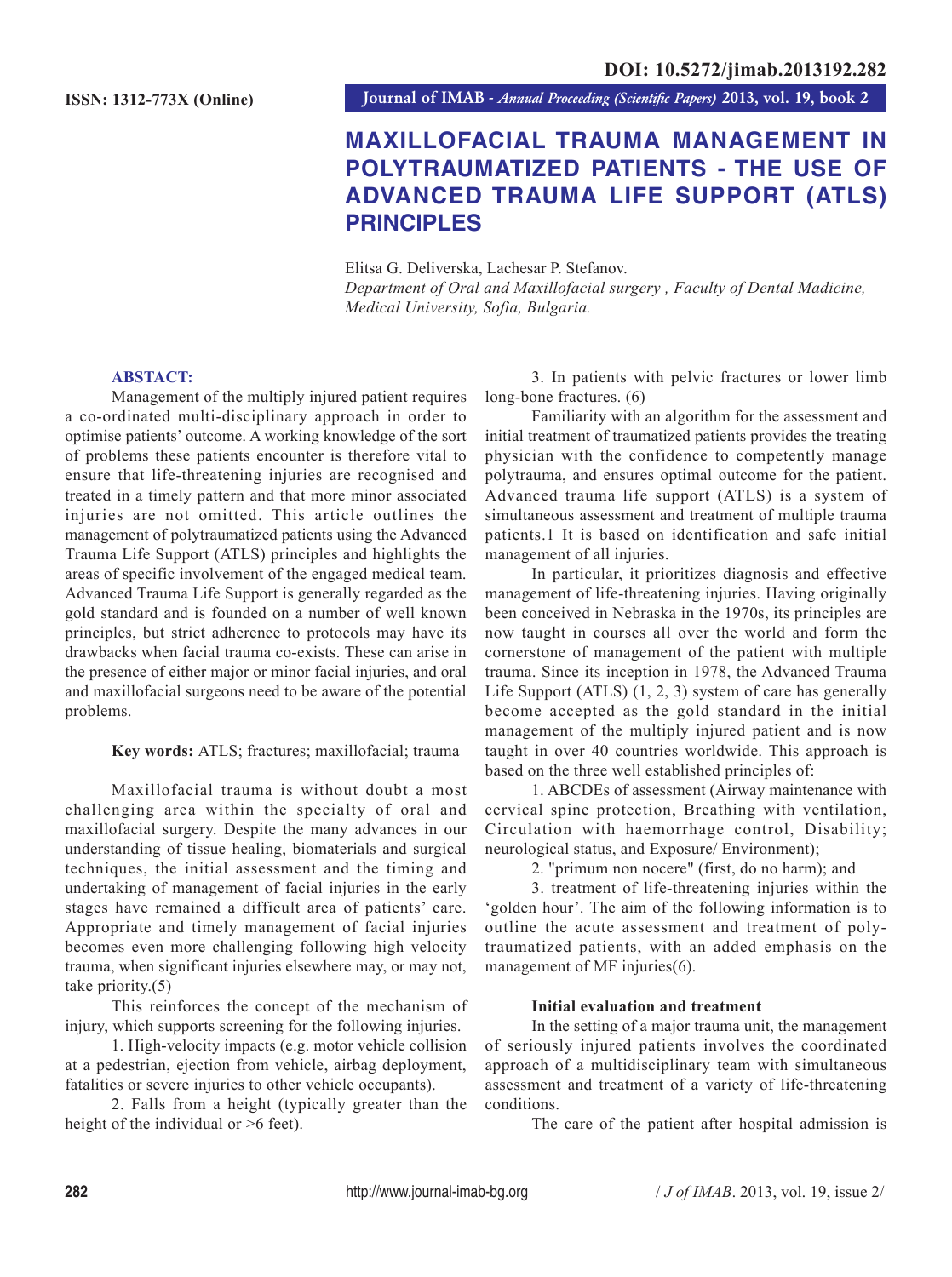divided into the following phases(7):

1. Primary survey.

2. Adjuncts to primary survey and resuscitation.

3. Secondary survey (head-to-toe evaluation and history).

4. Adjuncts to the secondary survey.

5. Continued post-resuscitation monitoring and reevaluation.

6. Definitive care.

A history of the accident and the circumstances may provide important clues to the likely pattern of injury, but in many multiple trauma patients a standard medical history cannot be obtained, due to the severity of the injuries and a reduced level of consciousness. However, it is usually possible to obtain some important items of information from relatives or paramedics if the patient is unable to provide information. The following key points of information should be obtained if possible (the ATLS mnemonic is 'AMPLE').

- Allergies.
- Medications.
- Past illnesses/pregnancy.
- Last meal.
- Events/environment of injury.

The ATLS system divides the initial assessment into a primary and secondary survey. The primary survey aims to identify immediate life-threatening injuries. The secondary survey aims to identify all other injuries that will require treatment but are not immediately life-threatening. The mnemonic for the primary survey is given by the letters ABCDE.

• Airway maintenance with cervical spine protection.

- Breathing and ventilation.
- Circulation with haemorrhage control.
- Disability: neurological status.

• Exposure/environmental control – undress the patient but prevent hypothermia.

### **Airway with cervical spine immobilization**

If a patient is not able to maintain their own airway, for whatever reason, irreversible cerebral damage can occur in as little as 4 minutes. It is therefore essential that a safe and secure airway is established as the first step. In maxillofacial trauma or other conditions associated with immediate difficulty in gaining an airway, an emergency cricothyroidotomy can be carried out as a temporary measure. In 10–15% of poly-traumatized patients there will have been an associated spinal injury, of which 55% occur in the cervical spine.(7) A proportion will be unstable and injudicious manipulation of the spine, as may be done to secure an airway, runs the risk of spinal cord injury. Therefore an equal priority must be given to the in-line traction applied by hand on either side of the head to maintain stabilization of the cervical spine while trying to secure an airway.

If there is no evidence of airway compromise, or once an airway breathing is spontaneous, the usual procedure moves attention to next issue. The lungs are vital for maintaining oxygenation of the body tissues as well as removing waste carbon dioxide and helping to maintain acidbase balance. There are six causes of life-threatening respiratory compromise: upper airway obstruction, tension pneumothorax, open pneumothorax, flail chest, massive haemothorax and cardiac tamponade.(7)

Initial treatment consists of removing the mechanical problem (insertion of an intercostal drain for haemo/ pneumothorax; application of an occlusive dressing for sucking chest wound), providing high-flow oxygen and providing mechanical ventilator support if necessary. In patients with a suspected spinal injury, it is always important to remember the possibility of spinal shock. This occurs in patients who have a cord injury above the level of the thoracic sympathetic outflow. The haemodynamic result is hypotension and bradycardia. It is the bradycardia that tends to differentiate spinal shock from hypovolaemic shock, although patients on  $B$ -blockers or with cardiac arrhythmias may also have bradycardia. Treatment of spinal shock involves the judicious use of intravenous fluids combined with vasopressors to increase the resting vascular tone.

ATLS teaches that 'trauma occurring above the clavicle should raise a high index of suspicion for a potential cervical spine injury' and strict application of this principle means all patients with maxillofacial or craniofacial trauma must be included in this group.(6)

Accordingly, maxillofacial trauma patients must be initially managed with a :

- cervical spine collar until clinical and radiological clearance is confirmed,

- comprehensive neurological examination including cranial nerves

- specific assessment for cerebrospinal fluid rhinorrhea.(4)

### **Circulation**

Maintaining adequate tissue perfusion and hence oxygenation requires an adequate circulating blood volume, adequate vascular tone and a normally functioning heart. In the vast majority of trauma victims, the main reason for circulatory compromise is acute blood loss leading to haemorrhagic shock. However, some other causes of shock do occur and should also be considered. These include:

- cardiogenic shock
- tension pneumothorax
- neurogenic shock
- septic shock.

Haemorrhagic shock: while some bleeding may be obvious, frequently the exact source may not be readily apparent. The common sites for major occult loss are:

• the chest, in cases of haemothorax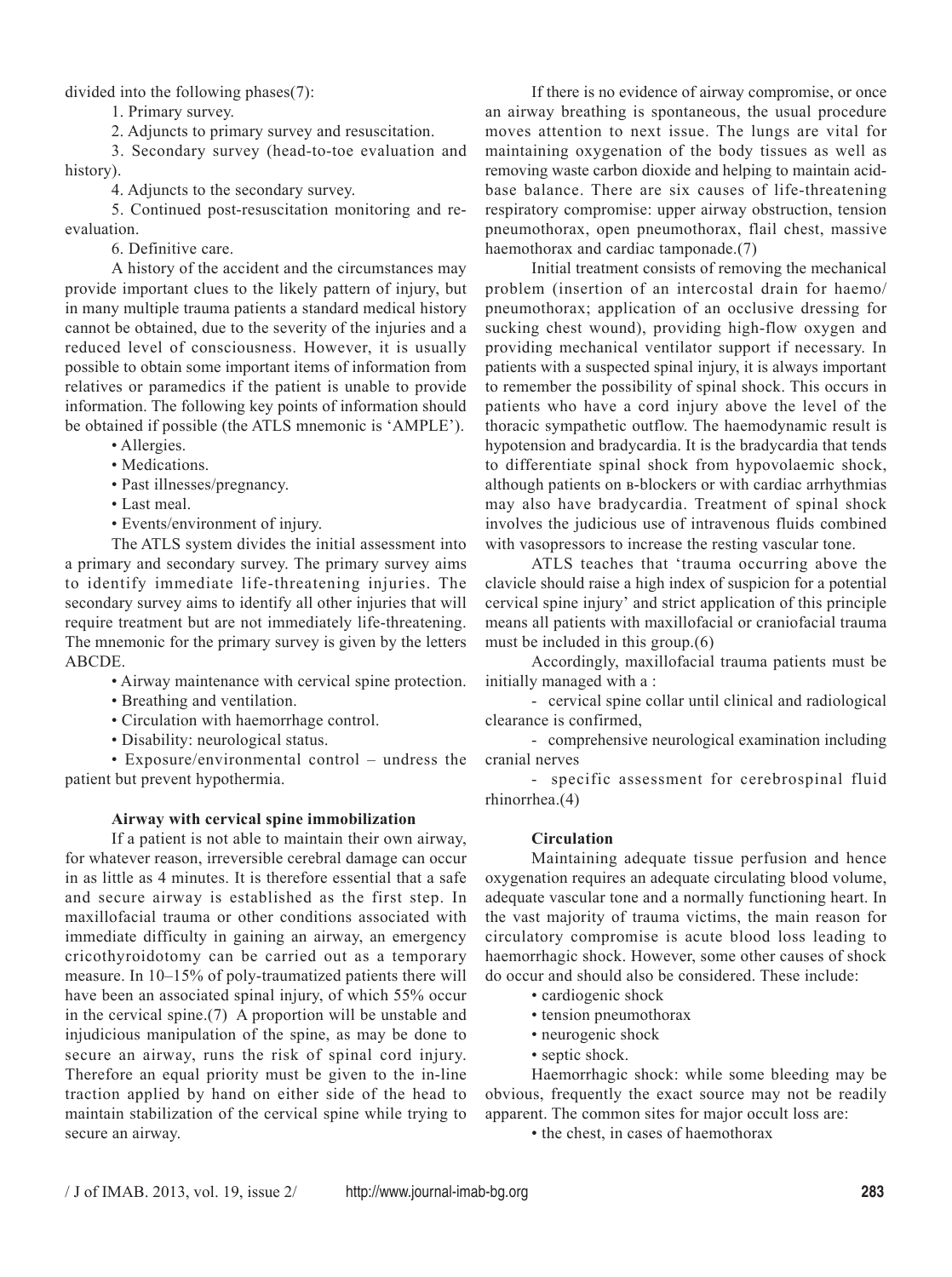- the abdomen, from ruptured viscera
- the pelvis, from an unstable pelvic fracture
- from multiple closed long bone fractures.

The key early signs of haemorrhagic shock are tachycardia and cutaneous vasoconstriction. In healthy young adults, hypotension occurs later and signifies a blood loss in excess of 1500–2000 ml. The initial fluid bolus is 1–2 litres for an adult and 20 ml/kg for a child. This is followed by blood transfusion. Fully cross-matched blood tests is preferable, but in an urgent situation type-specific (ABO and Rh matched blood) can be used. In lifethreatening hypotension, O negative packed cells can be used. The return of blood pressure and pulse to normal are encouraging signs. Restoration of urinary output to 0.5 ml/ kg/hr suggests that adequate renal perfusion has been restored.(7)

### **Disability (neurological status)**

The possibility of brain injury is assessed next. A decrease in a patient's level of consciousness may be due to a primary brain injury. This is assessed very quickly by examining the pupil size and reactivity and by assessing whether the patient is alert, responds to verbal stimuli, responds only to pain or is unresponsive. Unequal pupillary responses may be indicative of local trauma to the eye (traumatic mydriasis) or, more worryingly, an expanding intracranial haematoma. The Glasgow Coma Scale(GCS) is a useful clinical method of monitoring the status of patients following head injury. This gives a score out of 15 based on the patient's best motor, verbal and eye responses. A score of 15 would indicate a fully alert, cooperative and comprehensible patient, and a score of 8 or less usually indicates the presence of serious cranial trauma.

A decreased level of consciousness, particularly in the absence of any signs of external head injury, may represent inadequate cerebral oxygenation and perfusion, prompting a swift re-assessment of A, B and C. (5)

### **Exposure/environment**

To facilitate a thorough whole body examination, all clothing should be removed from a patient. Frequently this requires clothing to be cut off. This allows an adequate assessment of the spinal column, the posterior aspects of the limbs and the perineum.

Once the appropriate examinations have been performed, it is important that the patient is covered with blankets to prevent hypothermia. Additional preventative measures include the warming of intravenous fluids and the maintenance of a warm environment in the resuscitation room.(7) It is vitally important that progress through the

assessment and resuscitation sequence does not occur until problems of higher priority are appropriately dealt with. There is no point in trying to put on a pelvic external fixator if the patient cannot maintain his own airway. Equally, the condition of a traumatized patient is constantly changing and frequent reassessment is required to ensure there has been no deterioration.

Maxillofacial surgeons should be an integral part of the trauma team for those patients where facial injuries are evident. This involvement is particularly relevant during the management of:

- 1. the airway,
- 2. hypovolaemia including facial bleeding
- 3. craniofacial injuries
- 4. in the assessment of the eyes.(5)

If the patient's blood alcohol levels are high, they are unlikely to fall in the next 12–24 h and the following 'hangover' will almost certainly be associated with vomiting. If the patient's consciousness level is of concern, intubation is necessary; also, in these circumstances a CT scan of the brain is indicated.(8)

### **SUMMARY**

• The management of polytraumatized patients remains a significant challenge, requiring a multidisciplinary approach.

• Initial assessment and treatment should follow a structured approach (ATLS), which prioritizes lifethreatening injuries.

• Due to the high frequency of maxillofacial trauma, the maxillofacial surgeon is an integral part of the trauma team. During and immediately after the 'golden hour', maxillofacial surgeons may need to provide an advisory service or to intervene in some way.

• Definitive repair procedures will depend on a number of factors related to the patient's general status, overall prognosis and other planned procedures

• Specific injury patterns are now well known to be associated with high- velocity mechanisms of injury

• Maxillofacial surgeons managing multiply injured patients should always maintain a high degree of suspicion for associated injuries, the negligence of which can have a drastic effect on outcome.

From a maxillofacial perspective, although it is the gold standard in trauma care, ATLS does have its limitations, and strict adherence to its principles in patients with facial injuries brings its own set of problems. With a greater understanding of trauma mechanisms, a multidisciplinary approach and advances in technology, many of our concerns can now be anticipated and addressed in a timely manner.